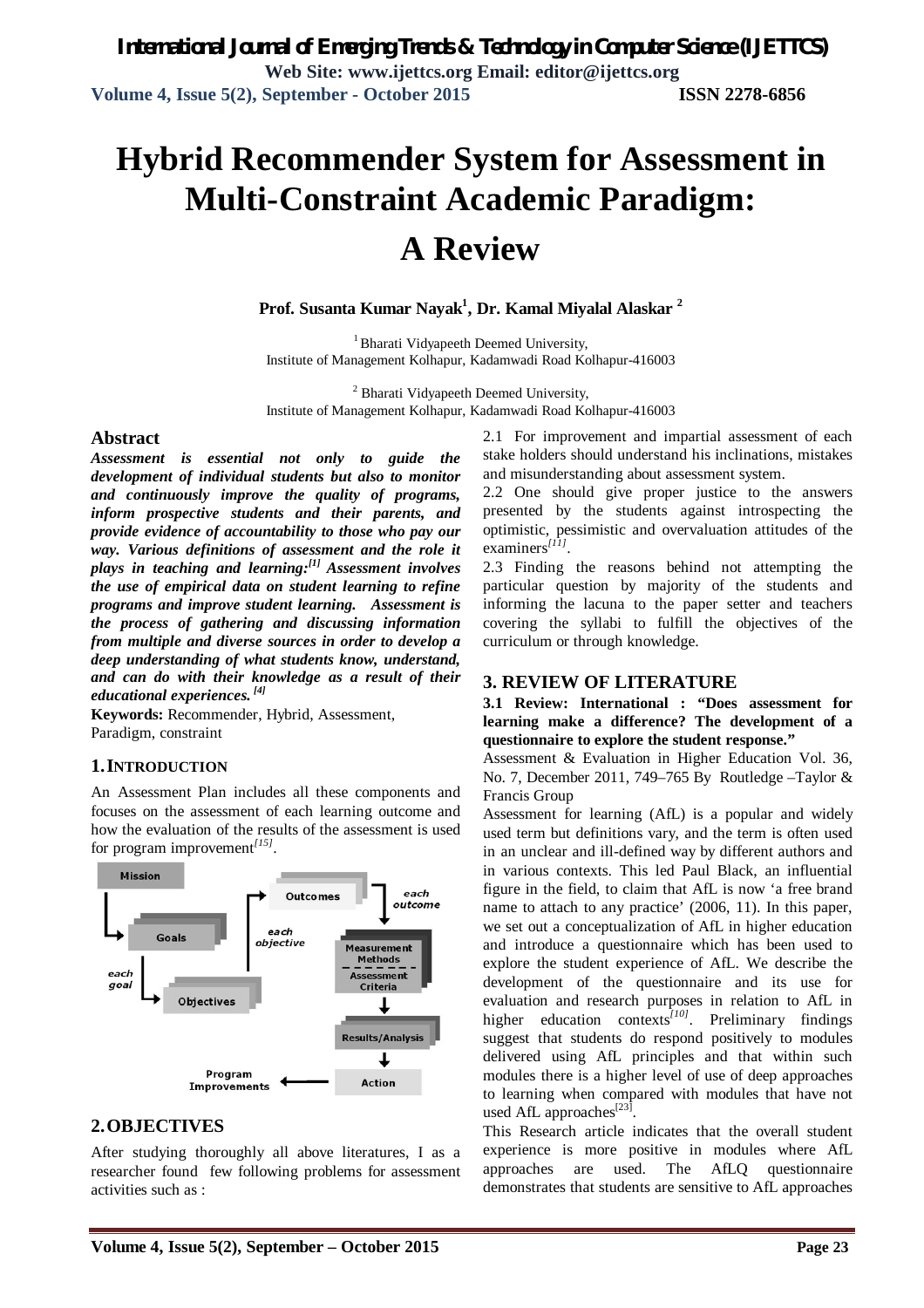**Volume 4, Issue 5(2), September - October 2015 ISSN 2278-6856**

and react more positively to AfL modules in comparison with non-AfL modules.

#### **3.2 Review : International : An assessment of academic stress among undergraduate students: The case of University of Botswana by** Joseph E. Agolla and Henry Ongori Educational Research and Review Vol. 4 (2), pp. 063-070, February 2009, ISSN 1990-3839 © 2009

This research finding is based on the responses obtained from the undergraduate students at a higher learning institution (University) in Botswana. This paper investigated the stressors, symptoms and effects that are likely to be experienced by the undergraduate students in higher institutions (Universities). Stressors related to time, academic pressure, and academic environments were explored. A total of 320 students participated in this study. Data was collected through self administered questionnaires that were randomly distributed to the students during lecture time. Data obtained was analysed using descriptive statistics and Tables. The open ended question was thematically analysed and the result presented in Table  $5^{[8]}$ . It was found out that, academic workload, inadequate resources, low motivation, poor performance in academic, continuous poor performance in academic, overcrowded lecture halls, and uncertainty of getting job after graduating from the university lead to stress among students.

#### **3.3 Review: National :Elitist-Multi-objective Differential Evolution for Multiple Question Paper**

**Generation-** International Journal of Web Applications (IJWA) Vol-6 No-2 June 2014 by Dimple V. Paul1, Jyoti D. Pawar

Student evaluation is an essential part of education and is done through the system of examinations. Examinations generally use question papers as an important component to determine the quality of the students. Examination question paper generation is a **multi-constraint concurrent optimization problem.** Question papers generated with random and backtracking algorithms are inefficient in handling multiple constraints such as total time for completion of the paper, total number of questions, module weight ages, question types, knowledge points, difficulty level of questions etc,. In this paper they have proposed an innovative evolutionary approach that handles multi-constraints while generating question papers from a very large question bank. The proposed Elitist Multi-objective Differential Evolution Approach (EMODEA) has its advantage of simple structure, ease of use, better computational speed and good robustness*[7]* . It is identified to be more suitable for combinatorial problems as compared to the generally used genetic algorithm. Experimental results indicate that the proposed approach is efficient and effective in generating nearoptimal or optimal question papers that satisfy the specified requirements.

**3.4 Review: National** : **Use of Common-Word Order Syntactic Similarity Metric for Evaluating Syllabus Coverage of a Question Paper-** International Journal of Web Applications (IJWA) Vol-6 No-2 June 2014 by Dimple V. Paul1, Jyoti D. Pawar

Syllabuses are used to ensure consistency between educational institutions. A modularized syllabus contains weight-ages assigned to different units of a subject. Different criteria like Bloom's taxonomy, learning outcomes etc., have been used for evaluating the syllabus coverage of a question paper $[24]$ . But they have not come across any work that focuses on syntactic text similarity evaluation of unit contents with the question contents in order to estimate the syllabus coverage of a question paper. Hence in this paper they address the problem of measuring the syllabus coverage of an examination question paper by using the **order based word-to-word syntactic similarity metric**. Text preprocessing techniques are used to extract multiple words and its associated locations from textual contents in the question paper and also in the respective syllabus file. Comparison of word order vectors of units with word order vectors of questions results in generation of the corresponding common word pair question vector and common word pair syllabus vector<sup>[13]</sup>. The common word pair vectors assist in computing the similarity measure between question vector and unit vector, representing the similarity measures in a question-to-unit similarity matrix and selecting the maximal similarity measure among the set of computed common word pair vectors $^{[31]}$ . The maximal similarity measures are used as a guideline in grouping the unit-wise questions, matching its weight-age against Syllabus File and evaluating the syllabus coverage of the question paper. The result of syllabus coverage evaluation can be used as a guideline by the subject expert or question paper setter or question paper moderator to revise the questions of examination question paper accordingly

#### **3.5 Review: The Case for Authentic Assessment.**

Practical Assessment, Research & Evaluation, 8(14). November 20, 2014 - A peer-reviewed electronic journal. ISSN 1531-7714 by Grant Wiggins, Mr. Wiggins, a researcher and consultant on school reform issues, is a widely-known advocate of authentic assessment in education<sup>[14].</sup> This article is based on materials that he prepared for the California Assessment Program.

Assessment is authentic when we directly examine student performance on worthy intellectual tasks. Traditional assessment, by contract, relies on indirect or proxy 'items'- -efficient, simplistic substitutes from which we think valid inferences can be made about the student's performance at those valued challenges $^{[24]}$ .

Further comparisons with traditional standardized tests will help to clarify what "authenticity" means when considering assessment design and use:

- Authentic assessments require students to be effective performers with acquired knowledge.
- $\triangleright$  Authentic assessments present the student with the full array of tasks that mirror the priorities and challenges found in the best instructional activities.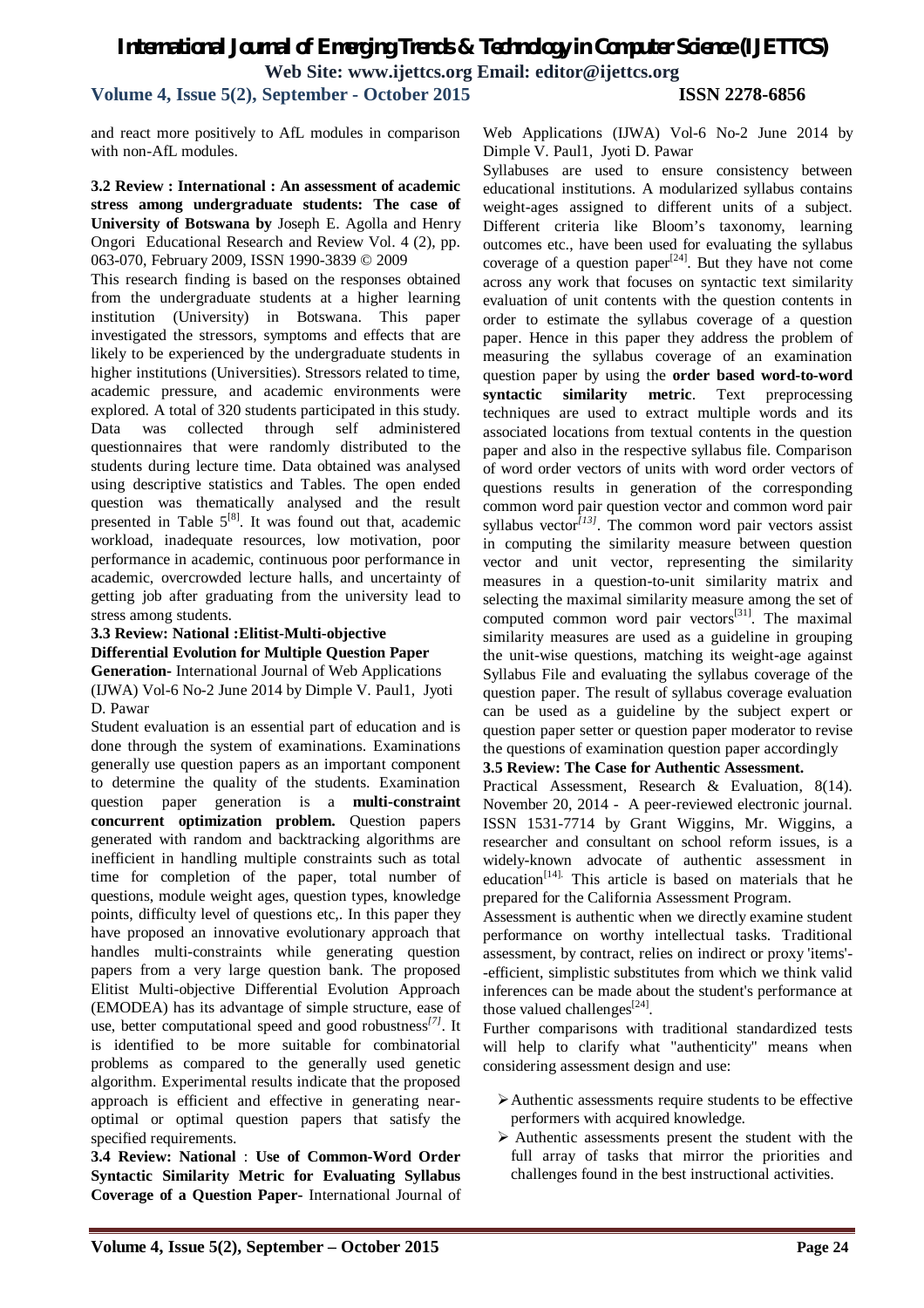**Volume 4, Issue 5(2), September - October 2015 ISSN 2278-6856**

- $\triangleright$  Authentic assessments attend to whether the student can craft polished, thorough and justifiable answers, performances or products<sup>[27]</sup>.
- Authentic assessment achieves validity and reliability by emphasizing and standardizing the appropriate criteria for scoring such (varied) products.
- $\triangleright$  "Test validity" should depend in part upon whether the test simulates real-world "tests" of ability.
- $\triangleright$  Authentic tasks involve "ill-structured" challenges and roles that help students rehearse for the complex ambiguities of the "game" of adult and professional life.

**3.6 Review: Defining Authentic Classroom Assessment-**Practical Assessment, Research & Evaluation- A peerreviewed electronic journal, Volume 17, Number 2, January **2012** ISSN 1531-7714, Bruce B. Frey, University of Kansas Vicki L. Schmitt, Logan-Rogersville School *District, Rogersville, MO Justin P. Allen, University of Kansas*

This study presents a conceptual analysis of authentic as it is used in educational research and training to describe an approach to classroom assessment. Nine distinct components or dimensions of authenticity are identified and only one of those is the realistic nature of the assessment.

A well accepted position among educational researchers and teacher educators is that the *best* classroom assessments are authentic $[10]$ . The term best typically means valid, and authentic is usually defined as having something to do with the real world<sup>[3]</sup>. This position is difficult to translate into an assessment strategy, however, for two reasons. First, validity is not a characteristic of any assessment; it refers to the interpretation and use of assessment results. Secondly, there are a variety of definitions of authenticity presented in the research literature and in books and other materials used to train teachers.

In this article four basic characteristics of authentic tests are included:

1. The task should be representative of performance in the field.

2. Attention should be paid to teaching and learning the criteria for assessment.

3. Self-assessment should play a great role.

4. When possible, students should present their work publicly and defend it.

**3.7 Review: Recommendations for Developing Classroom Performance Assessments and Scoring Rubrics-** Practical Assessment, Research & Evaluation, 8(14). November 20, 2014 - A peer-reviewed electronic journal. ISSN 1531-7714 by Barbara M. Moskal ,Colorado School of Mines.

This paper provides a set of **recommendations** for developing classroom performance assessments and scoring rubrics similar to the sets of **recommendations** for multiple choice tests<sup>[10]</sup>. The recommendations are divided into five categories: 1) Writing Goals and Objectives, 2) Developing Performance Assessments, 3) Developing Scoring Rubrics, 4) Administering Performance Assessments and 5) Scoring, Interpreting and Using Results. A broad literary base exists for each of these categories. This article draws from this base to provide a **set of recommendations** that guide the classroom teacher through the four phases of the classroom assessment process -planning, gathering, interpreting and using*[15]* .

Developing Scoring Rubrics Scoring rubrics are one method that may be used to evaluate students' responses to performance assessments $^{[33]}$ . Two types of performance assessments are frequently discussed in the literature: analytic and holistic. Analytic scoring rubrics divide a performance into separate facets and each facet is evaluated using a separate scale. Holistic scoring rubrics use a single scale to evaluate the larger process. In holistic scoring rubrics, all of the facets that make-up the task are evaluated in combination. The recommendations that follow are appropriate to both analytic and holistic scoring rubrics.

#### **4. CONCLUSIONS**

As a researcher after studying thoroughly all above literatures, found few gaps and problems for assessment activities where there are several constraints and methods of assessment which hampers the career of the student and the reputation of the Educational Organization. To conclude this research area, that through some recommender system which is based on scientific methods and formulas and mining algorithms. In this study Hybrid Recommender System is used because it captures both collaborative and content based recommender system. Dependence on the assessing regulation for different syllabus patterns of the organization, the proposed system can handle and suggest the appropriate solution to the problems.

#### **References**

- [1]. Nidhi Genda-' online exam system" International Journal of Computer & Mathematical Sciences(IJCMS) ISSN 2347 – 8527 Volume 3, Issue 9 November 2014
- [2]. Fagbola Temitayo M., Adigun Adebisi A., Oke Alice O "Computer-Based Test (Cbt) System For University Academic Enterprise Examination" ,International journal of scientific & technology research volume 2, issue 8, ISSN- 2277-8616, August 2013.
- [3]. O.A. Agbaji, O.T.Ruth and M.B. Soroyewun (2010), "Development of an E-Assessment Platform for Nigerian Universities", Research Journal Applied Sciences, Engineering and Technology 2(2): Page 170-175, ISSN: 2040-7467.
- [4]. I.M.M. Emary El and J.A.A. Abu (2006), "An Online Website for Tutoring and E-Examination of Economic Course", American Journal of Applied Sciences 3 (2): Page 1715-1718, ISSN 1546-9239
- [5]. A. Huszti and A. Petho (2008), "A Secure Electronic Exam System", Informatika felsőoktatásban. Page 1- 7.
- [6]. B. Ipaye (2009), "E-Learning in a Nigerian Open University", National Open University of Nigeria, page 1-11.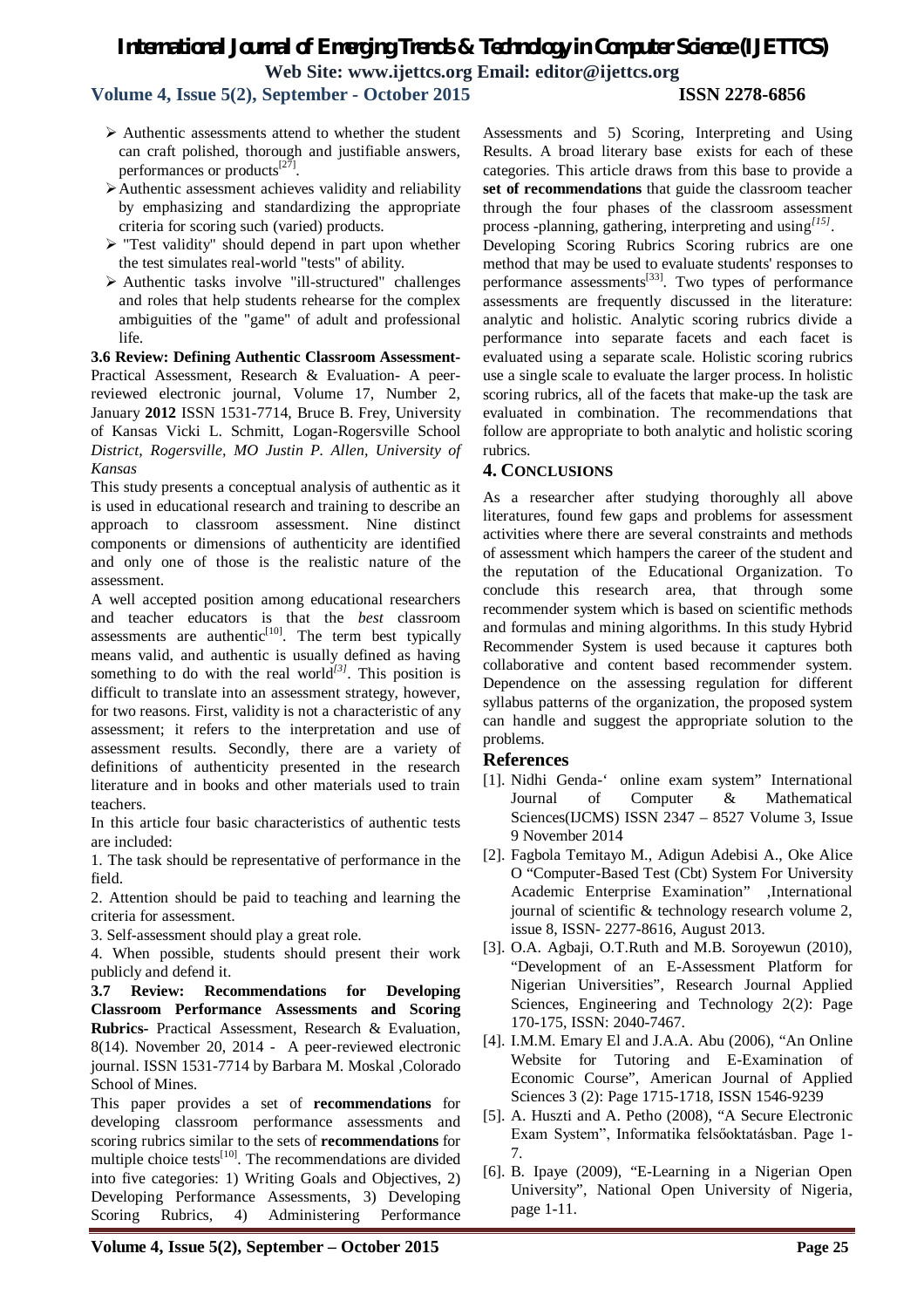**Volume 4, Issue 5(2), September - October 2015 ISSN 2278-6856**

- [7]. H. Lei (2006), "A novel web-based educational assessment system with Bloom $\square$ s Taxonomy", Current Developments in Technology-Assisted Education. Page 1861-1865.
- [8]. Y. Levy and M.M. Ramim (2007), "A Theoretical Approach for Biometrics Authentication of e-Exams", Nova Southeastern University, USA. Page 93-101.
- [9]. M.Z. Rashad, M.S. Kandil, A.E. Hassan and M.A. Zaher (2010), "An Arabic Web-Based Exam Management System", International Journal of Electrical & Computer Sciences IJECS- IJENS Vol: 10 No: 01. Page 48-55.
- [10]. Y. Zhenming Y., Z. Liang and Z. Guohua (2003), "A Novel Web-Based Online Examination System for Computer Science Education", 33rd ASEE/IEEE Frontiers in Education Conference, S3F-7-S3F-10.
- [11].F. Andrew, Darren Pullen and Colleen Harper (2009). "Case study of a computer based examination system" Australian Journal of Educational Technology, 25(4), 509- 523
- [12].Biggs, J. (1997) "Enhancing teaching through constructive alignment." Higher Education. 32,347- 64
- [13]. Brown, S., and Dove, P. (eds) (1991) "Self and Peer Assessment." Birmingham: SCED Paper 63.
- [14]. Ewell, Peter (editor) (1985) Assessing Educational Outcomes. New Directions for Institutional Research #47. San Francisco: Jossey-Bass.
- [15]."Fairness." The National Teaching and Learning Forum. 3 (1993): 5.
- [16]. "How Devalued is Teaching?" Teaching, Learning, & Assessment Newsletter. NCPTLA, 2 (Winter 1993).
- [17]. Hutchings, Pat (1990). "Assessment and the Way We Work." Fifth AAHE Conference. June 30, 1990.
- [18]. Jones, Robert M. and John E. Steinbrink (1993). "Assessment Planning: Measuring Improvement in Teaching." The National Teaching and Learning Forum. 2 (1993): 7-8.
- [19]. Kelly, Diana K. (1993). Classroom Research and Interactive Learning: Assessing the Impact on Adult Learners and Faculty. Unpublished doctoral dissertation, The Claremont Graduate School. (Available through Dissertation Abstracts).
- [20].Lenning, Oscar T. (editor) (1976) Improving Educational Outcomes. New Directions for Higher Education #16. San Francisco: Jossey-Bass.
- [21].Light, Richard (1990). "The Harvard Assessment Seminars: Explorations with Students and Faculty about Teaching, Learning and Student Life." Graduate School of Education and the Kennedy School of Government.
- [22]. Magel, Kenneth and Rhonda (1994). "Using Classroom Assessment to Overcome Problems." Lilly Conference.
- [23].] Mikka, Kathleen F. and Monica Garcia (1994). "'What Works?': Learner Centered Ideas for Checking Teaching Effectiveness." Lilly Conference.
- [24]. Palmetier, Laurie and Jeanne Ballantine (1994). "Formative Self-Assessment Techniques: The Kudos Approach." Lilly Conference.Ratcliff, James L. (editor) (1992)
- [25]. Terenzini, Patrick T. (1989) "Assessment with Open Eyes: Pitfalls in Studying Student Outcomes." Journal of Higher Education 60: 644-664, November/December, 1989.
- [26].Skeff KM, Stratos GA, Mygdal WK, et al. Clinical teaching improvement: past and future for faculty development. Fam Med. 1997;29:252–7.
- [27]. Wilkerson L, Irby DM. Strategies for improving teaching practices: a comprehensive approach to faculty development. Acad Med. 1998;73:387–96.
- [28].Clark JM, Houston TK, Kolodner K, Branch WT, Levine RB, Kern DE. Teaching the teachers: National survey of faculty development in departments of medicine of U.S. teaching hospitals. J Gen Intern Med. 2004;19:205–14.
- [29]. Skeff KM, Stratos GA, Mygdal W, et al. Faculty development. A resource for clinical teachers. J Gen Intern Med. 1997;12(suppl 2):S56–63.
- [30].Cole KA, Barker LR, Kolodner K, Williamson PR, Wright SM, Kern DE. Faculty development in teaching skills: an intensive longitudinal model. Acad Med. 79:469–80
- [31]. Elliot DL, Skeff KM, Stratos GA. How do you get to the improvement of teaching? A longitudinal faculty development program for medical educators. Teach Learn Med. 1999;11:52–7.
- [32].Teherani A, Hitchcock MA, Nyquist JG. Longitudinal outcomes of an executive-model program for faculty development. Acad Med. 2001;76:S68–70.
- [33]. Gruppen LD, Frohna AZ, Anderson RM, Lowe KD. Faculty development for educational leadership and scholarship. Acad Med. 2003;78:137–41.
- [34].Pololi LH, Knight SM, Dennis K, Frankel RM. Helping medical school faculty realize their dreams: an innovative, collaborative mentoring program. Acad Med. 2002;77:377–8
- [35].McGaghie WC, Bogdewic S, Reid A, Arndt JE, Stritter FT, Frey JJ. Outcomes of a faculty development fellowship in family medicine. Fam Med. 1990;22:196–200.
- [36].Marks MB. Academic careers in medical education: perceptions of the effects of a faculty development program. Acad Med. 1999;74:S72–4.
- [37].Salerno SM, O'Malley PG, Pangaro LN, Wheeler GA, Moores LK, Jackson JL. *J Gen Intern Med.*  2002;17:779–87.